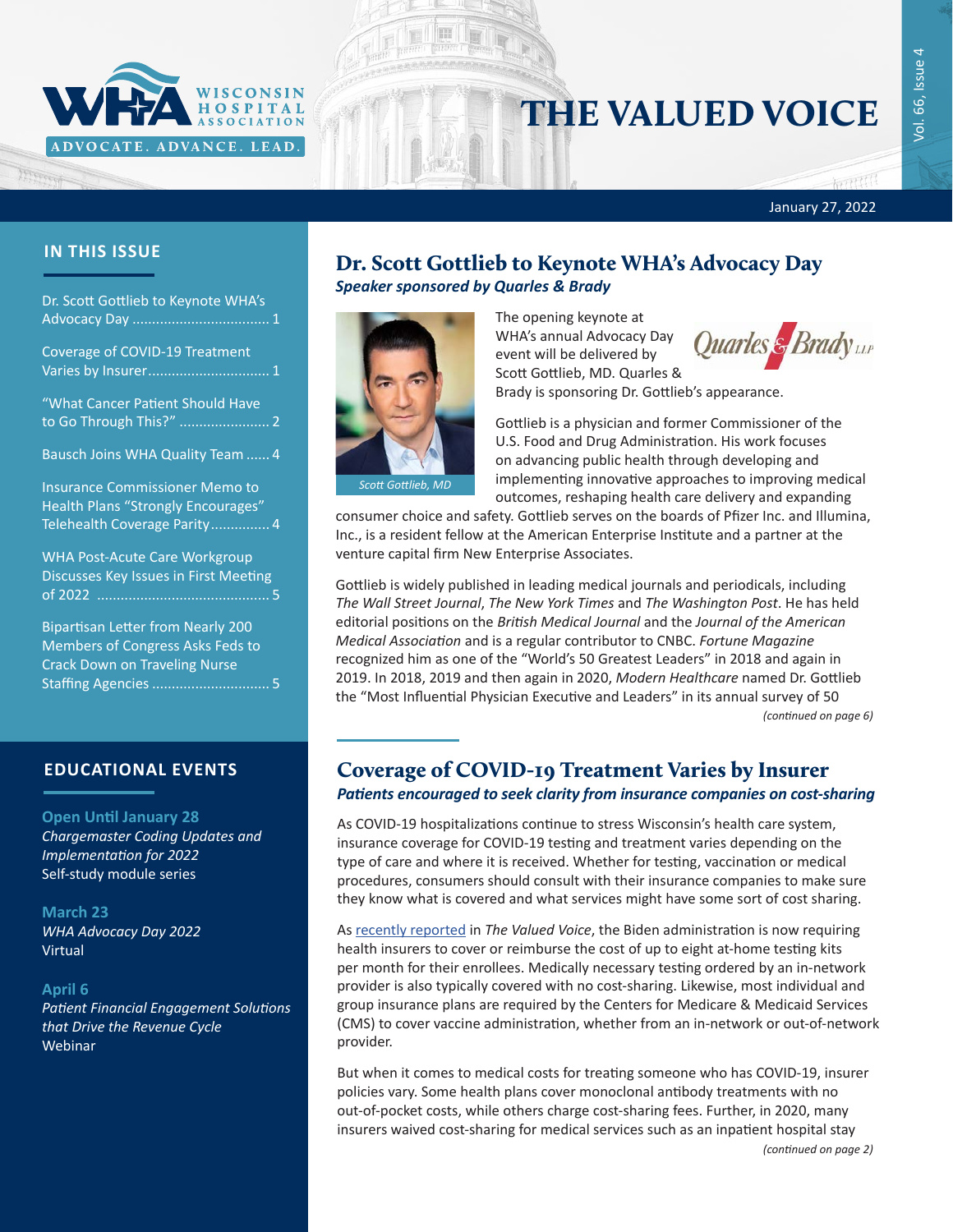#### <span id="page-1-0"></span>*(Coverage of COVID-19 Treatment Varies by Insurer . . . continued from page 1)*

for COVID-19, but most are now no longer waiving those cost-sharing requirements. An August 2021 [report](https://www.healthsystemtracker.org/brief/most-private-insurers-are-no-longer-waiving-cost-sharing-for-covid-19-treatment/) from Kaiser Family Foundation indicated that many insurers were phasing out such waivers. There have also been reports that starting Jan. 1, even more insurers are applying cost-sharing to these services.

As hospitals throughout the state continue to provide the highest quality patient care, it is important that consumers know what to expect in terms of their insurance coverage, and they can do that by visiting their insurer's website or by calling their insurance company.

## "What Cancer Patient Should Have to Go Through This?"

*Senate hearing shines light on problems with white bagging*



*Nate and Koreen Holmes prepare for testimony to the committee.*

Koreen Holmes was eight months pregnant when she was diagnosed with cancer. Her experience trying to get her medications after her insurance company implemented "white bagging" has caused her to lend her name to Wisconsin Senate Bill 753, which would prohibit insurers from unilaterally mandating that patients have their drugs white-bagged. On Jan. 20, Koreen and her husband Nate had the chance to tell their story in front of the Senate Committee on Insurance, Licensing and Forestry. "What cancer patient should have to go through this?" she asked.

Koreen and Nate were not alone in hoping to prohibit the practice. Not only did they have the support of their care team from HSHS, all told, over two dozen health care providers and

patient advocates also testified, asking the Senate committee to support SB 753 due to the significant problems they and their patients have experienced with the process of white bagging.

The practice that health care providers seek to prohibit relates to medications that need to be administered by a clinician, such as through an infusion. Health insurers are mandating that such medications be obtained through a separate pharmacy, outside of the hospital or physician office's normal process for procuring, storing, preparing and handling those drug therapies. The medications are crucial in the treatment for a variety of conditions such as cancer, multiple sclerosis and rheumatoid arthritis.

Throughout the testimony, doctors, pharmacists, nurses and patient treatment coordinators described the treatment delays, frustration, costs and problems that result from insurer-mandated white bagging.



*WHA's Joanne Alig responds to questions from committee members, while WHA Board Chair John Russell looks on.*

Reedsburg Area Medical Center Director of Pharmacy Hannet



*alongside Rep. Tony Kurtz.*

Ambord said one of her patients had her medication delayed so many times that she just gave up, diminishing her quality of life and causing worse outcomes. Several of the other providers testifying were also pharmacists, including Carl Selvick from Fort HealthCare, who is himself a patient who relies on these medications.

Opposition to the bill stemmed from insurers and employers who allege that hospitals mark up drug prices and lack transparency. Wisconsin Hospital Association Senior Vice President of Public Policy Joanne Alig challenged those assertions, noting that white bagging doesn't lower costs for providers; it actually adds a tremendous amount of complexity and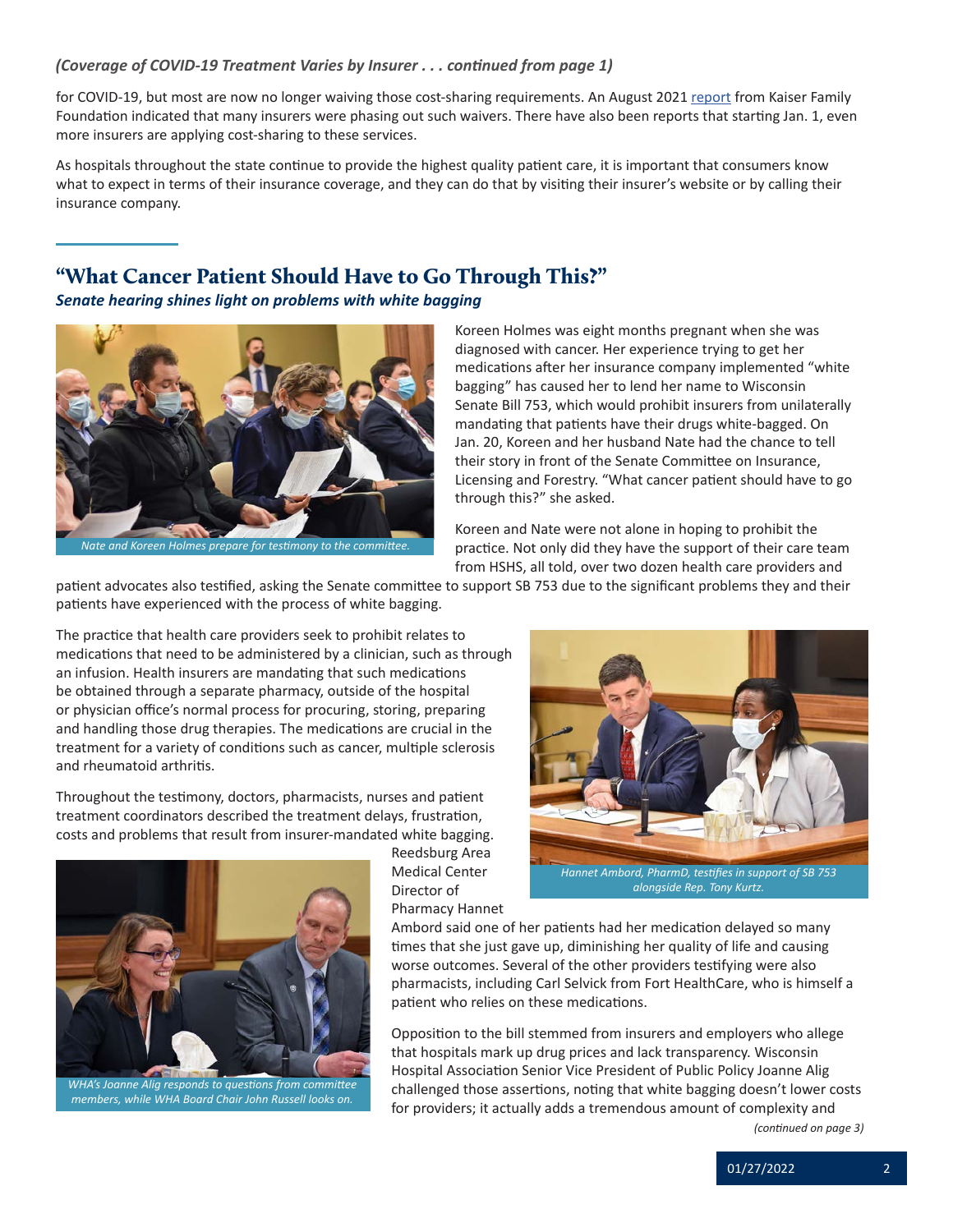### *("What Cancer Patient Should Have to Go Through This?" . . . continued from page 2)*

administrative cost to the system. Alig explained that the practice is being implemented unilaterally by insurers outside of the contract negotiation process.

Bellin Health Executive Vice President and Chief Financial Officer Jim Dietsche described how his health system had just signed an agreement with one insurer, who then turned around and implemented white bagging within six months of that agreement. "When you sign an agreement, you expect those arrangements to be honored," he said.

Rural Wisconsin Health Cooperative Director of Insurance Contracting Michael Ballinger said he checked with human resource staff at his organization to see if the insurer they use for their employee's health care provided them with any information about the new white bagging requirements. They didn't. "They say this is about cost savings," he said. "But we didn't get a premium reduction. Where are the savings?"

Health care providers described numerous instances of delays in medications arriving, drugs being wasted and overall concerns



*Bellin Health's Jim Dietsche and Sarah Jensen testify to the committee in the final hour of public testimony on Senate Bill 753.*

about safety. Insurers claimed there are exceptions to their policies to address instances when a medication doesn't arrive on time, or for other problems. But time after time, health care providers challenged that assertion. HSHS Oncology Nurse Navigator Jessica Gugel described spending hours on the phone with the health insurance company trying to help Koreen and Nate Homes gain an exception for their case.

"Due to the broad negative impact I have witnessed way too many times, I chose to come speak today," said Aurora Health Care Director of Pharmacy Nick Ladell, speaking emotionally on behalf of all the patients he has worked with who've had their care negatively impacted by white bagging at Aurora West Allis Medical Center. "My heart is also pumping a lot; I wondered if

this was going to happen because I'm normally a pretty good public speaker. I reflect on why my heart is pumping so hard, and it's because it is so important."

Many of those testifying were representatives from hospitals and health systems. Dr. Madelaine Feldman and Nilsa Cruz, both from separate independent rheumatology clinics and affiliated with the Coalition of State Rheumatology Organizations also testified in support of the bill.

Throughout the day, Senate committee members asked why the legislature should get involved in this issue. Hall Render attorney Todd Nova, who specializes in pharmacy practice matters, explained that "this is less about a private right of contract and more about the regulatory oversight of care delivery models being incentivized, or in fact, in most cases, being mandated by third-party payers."



*More than two dozen health care providers and advocates from across the state testified during an eight-hour hearing on Senate Bill 753.*

In the end, Bellin Health Director of Oncology and Hematology Sarah Jensen noted that her organization currently allows white bagged drugs into their facility but isn't sure how much longer they will be able to do that over concerns about whether it is safe for patients. "The question keeps coming up about what if we can't fix it? I guess the alternative question is, what if nobody will provide it?"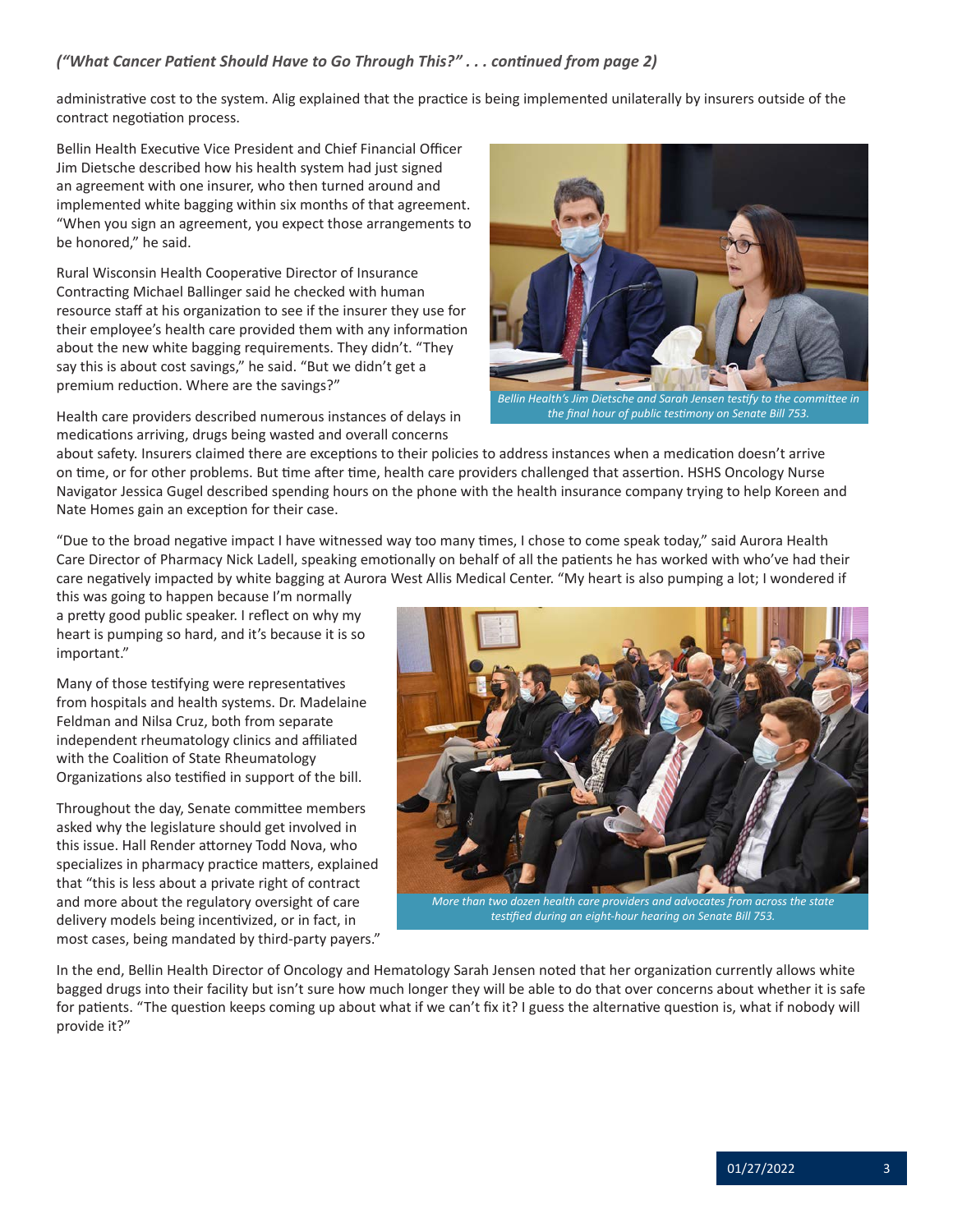# <span id="page-3-0"></span>Bausch Joins WHA Quality Team

Kristin Bausch, RN, BSE, CPDM, has joined the Wisconsin Hospital Association's Quality Department as clinical quality improvement manager.

Bausch has a Bachelor of Science degree in communication sciences and disorders as well as education from the University of Wisconsin-Whitewater and University of Wisconsin-Platteville, respectively. She also holds an associate degree in nursing from Southwest Wisconsin Technical College. Bausch has completed graduate work toward a Master of Business Administration in health care management and holds a certification in professional disability management. Prior to joining WHA, she case managed home therapy of educational and clinical home peritoneal dialysis and home hemodialysis of pediatrics and adults.



In addition, Bausch's experience includes nurse case management as a disability clinical specialist in short- and long-term disability leave and absence with accommodations and modifications, acute-care

nursing in medical-surgical, outpatient services, urgent care, emergency department, and pre/post-operative services, postacute care, long-term care including developmentally disabled and memory care, and home health care. Bausch's studies and interests have also journeyed into the aesthetic nursing and health industry. Bausch's personal experience has brought about her passion for specialty cares within the Spinal Muscular Atrophy (SMA) community related to pulmonary, neuromuscular, respiratory cares, and advocacy leadership. She volunteers as one of Wisconsin's Cure SMA chapter leaders, organizing and originating Madison's Walk-N-Roll, has contributed to advocacy work for the addition of SMA to Wisconsin's newborn screening, enjoys connecting families and individuals diagnosed with SMA, and serves as a parent ambassador speaker throughout the country.

# Insurance Commissioner Memo to Health Plans "Strongly Encourages" Telehealth Coverage Parity

The Wisconsin Commissioner of Insurance Nathan Houdek issued a [memo](https://oci.wi.gov/Documents/Regulation/Bulletin20220120Telehealth.pdf) to health plans on Jan. 20, 2022, strongly encouraging health plans to maintain telehealth coverage parity and "minimiz[e] out-of-network barriers for patients seeking telemedicine (i.e., telehealth) services." The letter also reminds health plans of their obligations to maintain an adequate provider network for telehealth services.

Commissioner Houdek serves as the state's chief regulator of insurance and oversees the operations of the Office of the Commissioner of Insurance (OCI).

Speaking to telehealth coverage parity and COVID-19 impacts, Houdek wrote in the memo, "Where appropriate, health plan issuers are strongly encouraged to not deny coverage for a treatment or service provided through telehealth if that treatment or service is covered under the policy or plan when provided in person by a health care provider."

Houdek noted the impact of COVID-19 on the capacity of health care facilities and a need for "robust" telemedicine programs to meet increased demand.

"Health plan issuers are reminded to review provisions in current policies regarding the delivery of health care services via telemedicine and ensure their telemedicine programs with participating providers are robust and will be able to meet any increased demand," stated Houdek.

The memo also requested that health plans verify the adequacy of their provider networks to handle a potential increase in the need for telehealth services.

"If health plan issuers do not have sufficient telehealth providers in their network, health plan issuers are requested to develop a plan to address these shortfalls including making exceptions to provide access to an out-of-network provider at the in-network cost-sharing level," stated Houdek. "Health plan issuers who lack access to telehealth services where in-person services are not available may be found by OCI to lack an adequate provider network as required by Wis. Stat. §§ 609.22 and 609.24 and Wis. Adm Code Ins 9.32."

The memo from Commissioner Houdek can be found [here](https://oci.wi.gov/Documents/Regulation/Bulletin20220120Telehealth.pdf). If you have questions about this memo, contact either WHA General Counsel [Matthew Stanford](mailto:mstanford@wha.org) or WHA Senior Vice President of Public Policy [Joanne Alig](mailto:jalig@wha.org).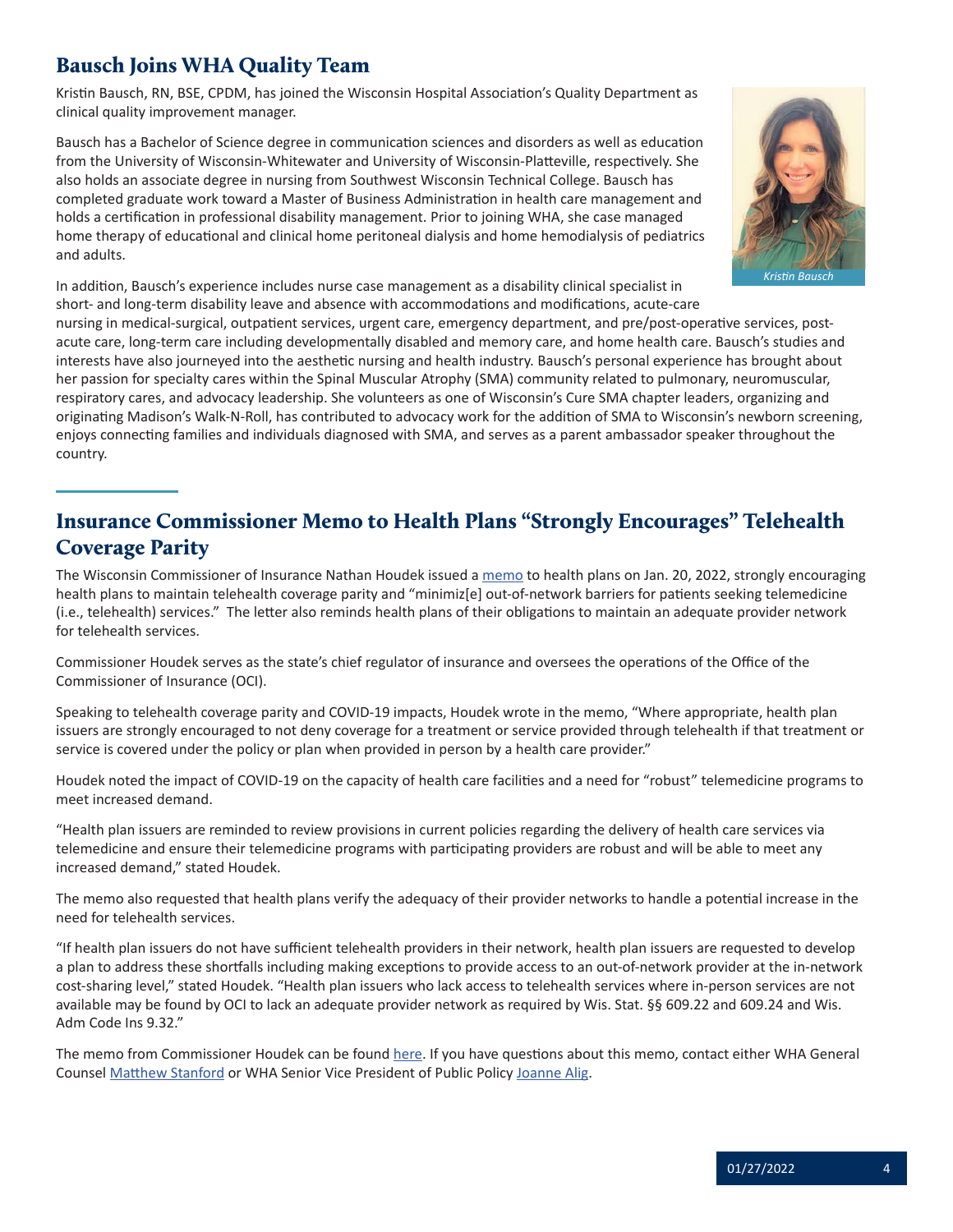# <span id="page-4-0"></span>WHA Post-Acute Care Workgroup Discusses Key Issues in First Meeting of 2022

During a recent meeting of the WHA Post-Acute Care Workgroup, Cassie Stremer, team leader for post-acute care for Bellin Health, and Mandi Pericak, manager for post-acute care for Gundersen Health System, provided the workgroup with an informative overview of their early experience with the current Wisconsin National Guard deployments aimed at decompressing hospitals. For a variety of reasons, nursing homes across the state have not been admitting some patients who are ready to be discharged from a hospital but need nursing home services post-discharge, creating a bottleneck for patients in the hospital and affecting hospital capacity.

Stremer and Pericak described working with their local nursing homes that have newly expanded capacity to accept discharges from hospitals. Over the last several weeks, National Guard service members have received nurse aide training and are being assigned to one of several nursing homes that have identified to the Wisconsin Department of Health Services (DHS) a significant number of closed beds in their facility that could be opened with additional staffing. Regarding the deployments, the workgroup also heard about the DHS Jan. 13, 2022, webinar that included information about the Wisconsin National Guard volunteer force, training and assignments. A recording of that webinar is available [here](https://vimeo.com/showcase/8444401/video/666006506).

The workgroup discussed its priority issues and goals for 2022, including the annual WHA Post-Acute Care Conference scheduled for August. Workgroup Chair Diane Ehn, vice president of post-acute care for Froedtert Health, led discussions about identifying placement barriers and expectations for care transitions. Finally, the workgroup received updates about the DHS agency staffing assistance, Medicaid payments for prolonged stays, acute hospital care at home legislation and WisCaregivers 2.0.

## Bipartisan Letter from Nearly 200 Members of Congress Asks Feds to Crack Down on Traveling Nurse Staffing Agencies



*Glenn Groth* 

Questionable practices from health care staffing agencies are continuing to draw the ire of Congress. In a bipartisan letter from the United States House of Representatives, nearly 200 federal lawmakers asked White House COVID-19 Response Team Coordinator Jeffrey Zients to have federal agencies investigate whether the conduct of traveling nurse staffing agencies is anticompetitive and/or violates consumer protection laws. Congressmen Ron Kind and Glenn Grothman joined the letter from Wisconsin's congressional delegation.

The letter detailed concerns from members of Congress that nurse staffing agencies are using COVID-19 to drive up their profits at the expense of hospitals and the patients they serve. "We are writing because of our

concerns that certain nurse-staffing agencies are taking advantage of these difficult circumstances to increase their profits at the expense of patients and the hospitals that treat them," said the members in the letter. "We have received reports that the nurse staffing agencies are vastly inflating price, by two, three or more times pre-pandemic rates, and then taking 40% or more of the amount being charged to the hospitals for themselves in profits," the letter added.

WHA members have noted similar practices in Wisconsin. As [covered in a recent edition](https://www.wha.org/MediaRoom/WHANewsletter/2022/01-20-2022/Hospital-Leaders-Brief-Wisconsin-Congressional-Del) of *The Valued Voice*, the topic came up in a recent WHA briefing to congressional staff. Wisconsin systems are increasingly losing employees to traveling staffing agencies, only to find out they end up working at a neighboring hospital across town. Many hospitals have offered staff retention bonuses to encourage staff to stay, but this is increasingly driving up hospital costs and negatively impacting morale for staff who end up making less than agency staff that have significantly less experience at their organization.

WHA is continuing to follow this issue closely. Contact WHA Vice President of Federal and State Relations [Jon Hoelter](mailto:jhoelter@wha.org) with questions.